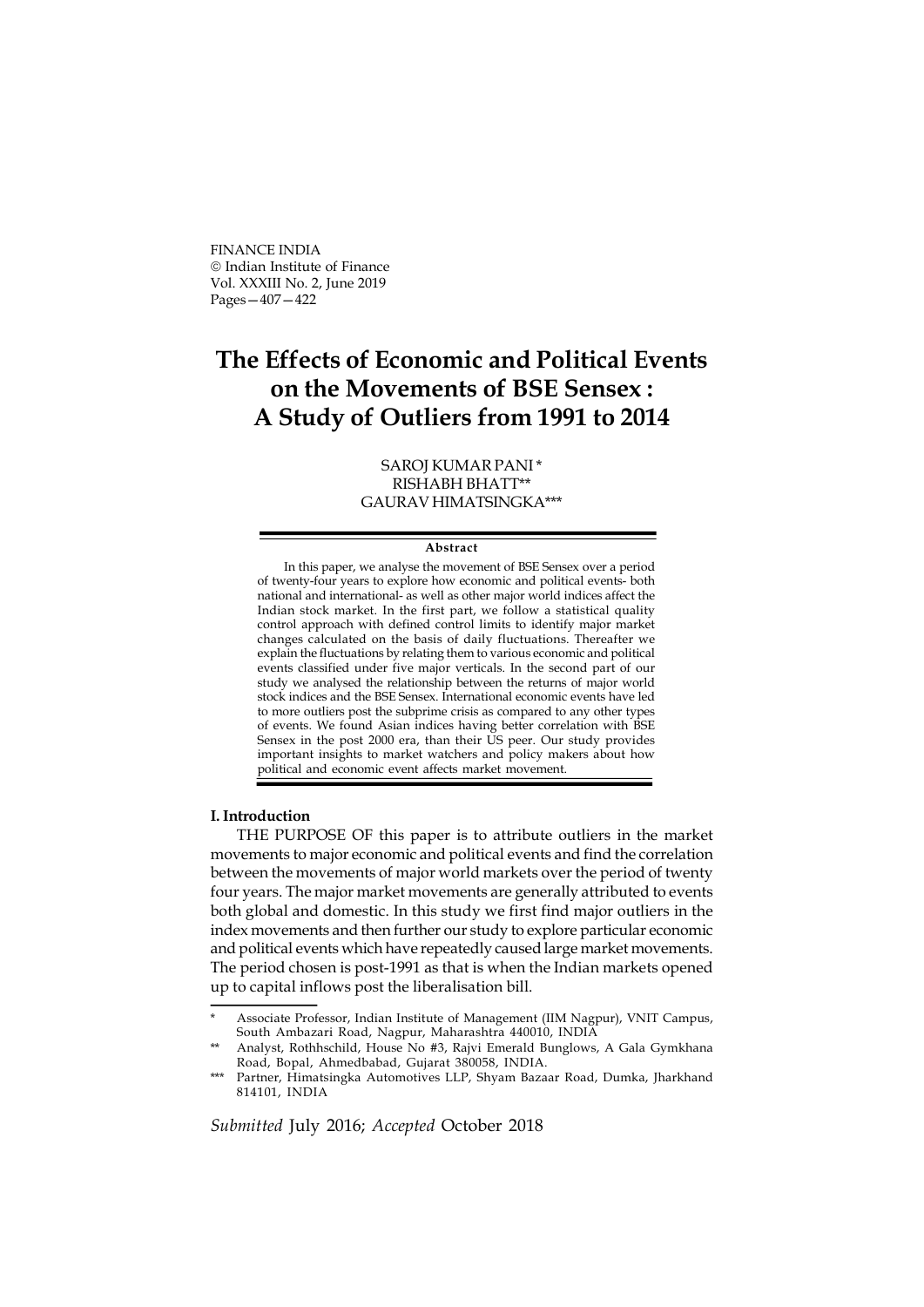vii. Post 2009, we see a decline in the correlation with the US indices. This is probably due to the relative imbalance in the recovery rate of the two economies and the outflow of FII capital from India.

The Nikkei 225 shows a consistently higher correlation with BSE Sensex than the US stock indices.

## 6.1 Limitations and scope for further study

As mentioned earlier, our study explains the major movements in the BSE Sensex from 1991 to 2014 by associating outliers to economic and political events. Though we have classified the events first into five major verticals and then into event based categories, still the defined categories are broad enough. Further studies may refine this classification into micro events and study their effect on market fluctuations (i.e. outliers). Also, each major event can be further studied by ranking them along various parameters such as the level of government at which the decision was taken, the geographical spread or coverage of the event and then associating them with intensity of market movement. This can enhance our understanding of the empirical relationship between the intensity of events and the percentage change in the market.

We have considered the index as a single and whole unit without considering its micro-structure while analysing the correlation. However, a high correlation between certain sectors within the indices may lead to discrepancies in the results. Further study is needed to explore such phenomena.

# **Notes**

- 1 The five major verticals in the study are defined as:<br>i. Indian Political: These include events occurring in
	- Indian Political: These include events occurring in the political scenarios covering both the state and centre. It includes elections, changes in the government, appointment of persons to political positions etc.
	- ii. International Political: These include political events happening outside India.
	- iii. Indian Economic: These include fiscal measures undertaken by the government, major scams and crisis, Budget announcements etc.
	- iv. International Economic: These include economic events occurring outside India including FED announcements, Eurozone announcements etc. v. Policy Changes: Economic and financial laws and regulations announced or
	- implemented by RBI and other independent regulatory institutions such as SEBI, etc.
- 2 Refers to the Asian Financial crisis of 1997 which started with the collapse of the Thai Baht and spread to most of the South East Asian economies.
- 3 Refers to the stock market bubble built up over 1997-2000 because of investments in internet based companies leading to a crash on 10 March, 2000
- 4 The five event based categories are defined below. We have tried to keep them specific to narrow down the field of analysis.
	- i. National Political: Refers to political events related to the central government only
	- ii. Budget: Refers to events related to the announcement of the national budget RBI announcements: Includes events related to changes in CRR, SLR, repo rate and other announcements made specifically by the RBI
	- iv. Fed announcements: Refers to announcements made by the US Fed
	- v. Rumours/sentiments/expectations: Refers to events where the investor sentiment or a rumour in the market caused the outlier. We identified the keywords from the study of the news items around the time of the outlier.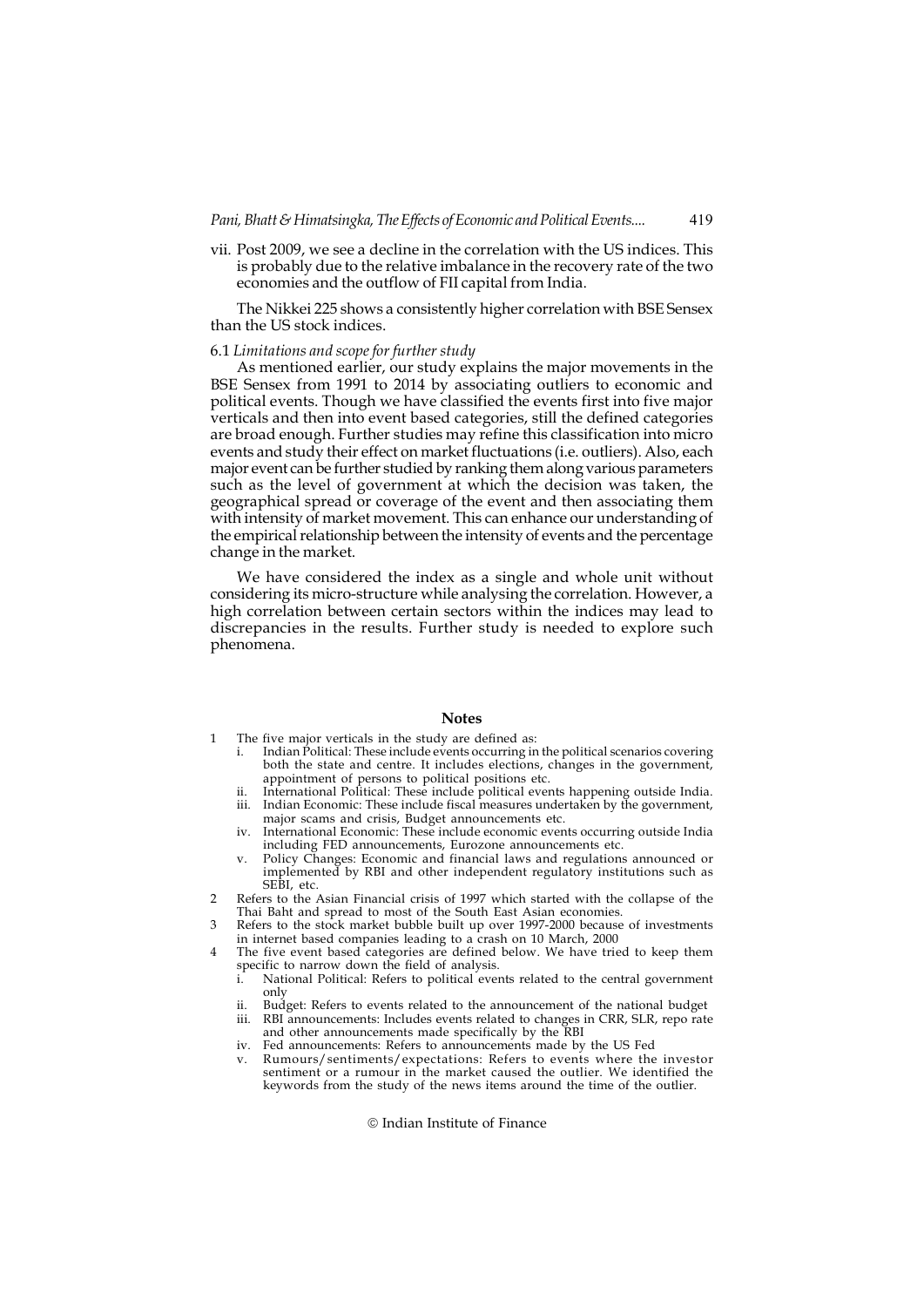# References

Andersen, T.G. and T. Bollerslev, (1998), "Deutsche Mark-Dollar volatility: Intraday activity patterns, macroeconomic announcements, and longer run dependencies", The Journal of Finance, Vol. 53, No. 1, pp. 219 -265.

Arestis F,P.O. Demetriades and K.B. Luintel,(2001), "Financial Development and Economic Growth : The Role of Stock Markets", Journal of Money, Credit and Banking, Vol. 33, No. 2, pp. 16-41.

Banerjee A and S. Sarkar, (2006), "Modeling Daily Volatility of the Indian Stock Market Using Intraday Data", Working Paper No. 588, IIM Calcutta

Batra, A, (2004), "Stock Return Volatility Patterns in India", Working Paper No.124

Bekaert, G, (1995), "Market Segmentation and Investment Barriers in Emerging Equity Markets", The World Bank Economic Review, Vol. 43, pp. 29-77.

Biswal, P. and B. Kamaiah, (2001), "Stock market development in India, pp.Is there any trend break?", Economic and Political Weekly, January 27, pp. 377.

Black, F, (1976), "Studies of Stock Price Volatility Changes", Proceedings of the 1976 Meetings of the American Statistical Association, Business and Economics Statistics Section, American Statistical Association, Washington, DC, pp. 177-181.

Blanchard, O. J and M Bubbles Watson, (1982), "Rational Expectations and Financial Markets", NBER Working Paper, No. 945, pp. 639-660.

Bose, Suchismita, (2007), "Contribution of Indian Index Futures to Price Formation in the Stock Market", Money & Finance, February 2007

Brailsford T J and R W Fafi, (1996), "An Evaluation of Volatility Forecasting Techniques", Journal of Banking and Finance, Vol. 20, pp. 419-438.

Broca, D. S., (1994), "Volatility shifts in stock market returns : A look at emerging markets", Vikalpa, Vol. 19, No. 1, pp. 47-53.

Broca, D. S., (1995), "Monitoring volatility changes on the Bombay bourse : A control chart approach", Vikalpa, Vol. 20, No. 3, pp. 43-51.

Campbell John Y and Hentschel Ludger, (1992), "No News Is Good News : An Asymmetric Model of Changing Volatility in Stock Returns", Journal of Financial Economics, Vol. XXXI, pp. 281-318

Campbell, J. Y., M. Lettau, G. Malkiel and Y. Xu, (2001), "Have individual stocks become more volatile? An empirical exploration of idiosyncratic risk", The Journal of Finance, Vol. 56, No. 1, pp. 1-43.

Chiang, T C and S.C. Doong, (2001), "Empirical Analysis of Stock Returns and Volatility : Evidence from Seven Asian Stock Markets based on TAR-GARCH Model", Review of Quantitative Finance and Accounting, Vol. 17, No. 3, pp. 301-303

Christie, A, (1982), "The Stochastic Behavior of Common Stock Variances : Value, Leverage, and Interest Rate Effects", Journal of Financial Economics, Vol. 10, pp.407-432.

Cochrane,J. H., (1991), "Volatility tests and efficient markets : A review essay", Journal of Monetary Economics, Vol. 27, pp. 463-485.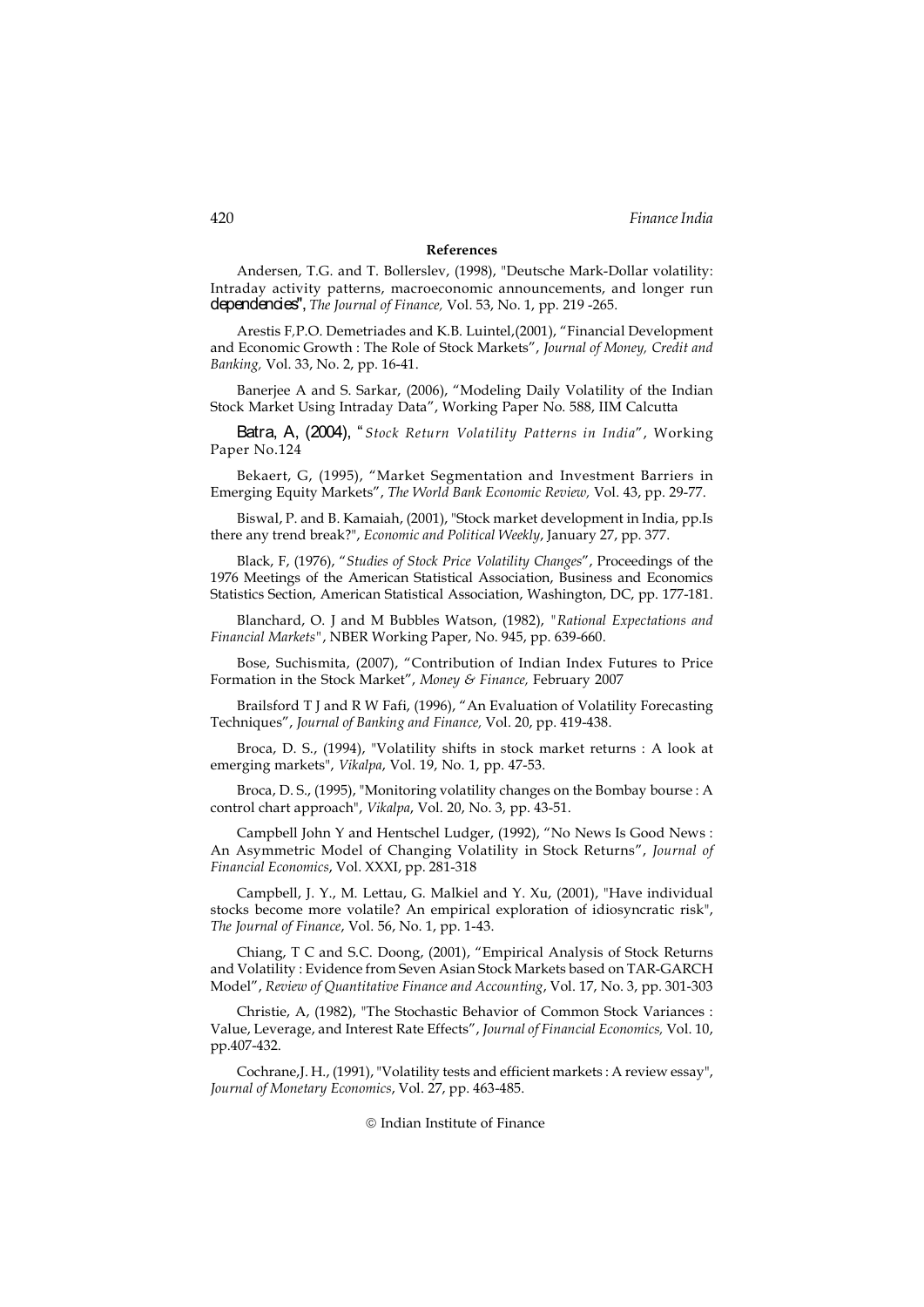Cochrane, H., (1991), "A critique of the application of unit root tests", Journal of Economic Dynamics and Control, Vol. 15, pp. 275-284.

Cox, J. C. and S.A. Ross, (1976), "The valuation of options for alternative stochastic finance", The Journal of Financial Economics, Vol.3, pp.145-166.

De Bondt, W. F.M. and R. Thaler, (1985), "Does the stock market overreact?" The Journal of Finance, Vol. 42, pp. 557-581.

Dennis, P.J. and D. Strickland, (2002), "Who blinks in volatile markets, individuals or institutions ?", The Journal of Finance, Vol. 57. No. 5, pp. 1923-1949.

Diba, B. T. and H.I. Grossman, (1987), "On the inception of rational bubbles", Quarterly Journal of Economics, August, pp. 697-700.

Engle, R.F. and Victor K Ng (1993), "Measuring and Testing the Impact of News on Volatility", Journal of Finance, Vol. 48, No. 5, pp. 1749-1778

Fama, E, (1965), "The Behaviour of Stock Market Prices", Journal of Business, Vol. 38, No. 1, pp. 34-105.

Fama, E.F., (1990), "Stock returns, expected returns,and real activity", The Journal o Finance, Vol. 45, pp. 1089-1108.

Fama, E. F., and K. R. French, (1988), "Permanent and temporary components of stock prices", Journal of Political Economy, Vol. 96, pp. 246-273.

Flavin, M., (1983), "Excess volatility in the financial market, pp.A reassessment of the empirical evidence", Journal of Political Economy, October 1983, pp. 929-956.

Flood, R.P. and R.J. Hodrick, (1986), "Asset price volatility, bubbles and process switching", Journal of Finance, Vol. 41, pp. 831-842.

Gertler, M. and R.G. Hubbard, (1989), "Factors in Business Fluctuations, Financial Market Volatility", Federal Reserve Bank of Kansas City, pp. 33-72.

Goudarzi, H. and C.S. Ramanaraynan, (2011), "Modeling Asymmetric Volatility in the Indian Stock Market", International Journal of Business and Management, Vol. 6, No.3, pp. 221-231.

Goyal, R, (1995), "Volatility in Stock Market Returns", Reserve Bank of India Occasional Papers, Vol. 16, No. 3, pp. 175-195.

Harvey, C.R., (1995), "Predictable Risk and Returns in Emerging Stock Markets", Review of Financial Studies, Vol. 8, No. 3, pp. 773-816

Haugen, R. A., E. Talmor, and W.N. Torous, (1991), "The effect of volatility changes on the level of stock prices and subsequent expected returns", The Journal of Finance, Vol. 46, No. 3, pp. 985-1007.

Joshi P and Kiran Pandya, (2008), "Exploring Movements of Stock Market Volatility in India", The lUP Journal of Applied Finance, Vol. 14, No. 3, pp. 5-32.

Karmakar, M, (2005), "Modeling Conditional Volatility of the Indian Stock Markets", Vikalpa, Vol. 30, No. 3, pp. 21-37.

Kaur, H, (2004), "Time Varying Volatility in the Indian Stock Market", Vikalpa, Vol. 29, No. 4, pp. 25-42.